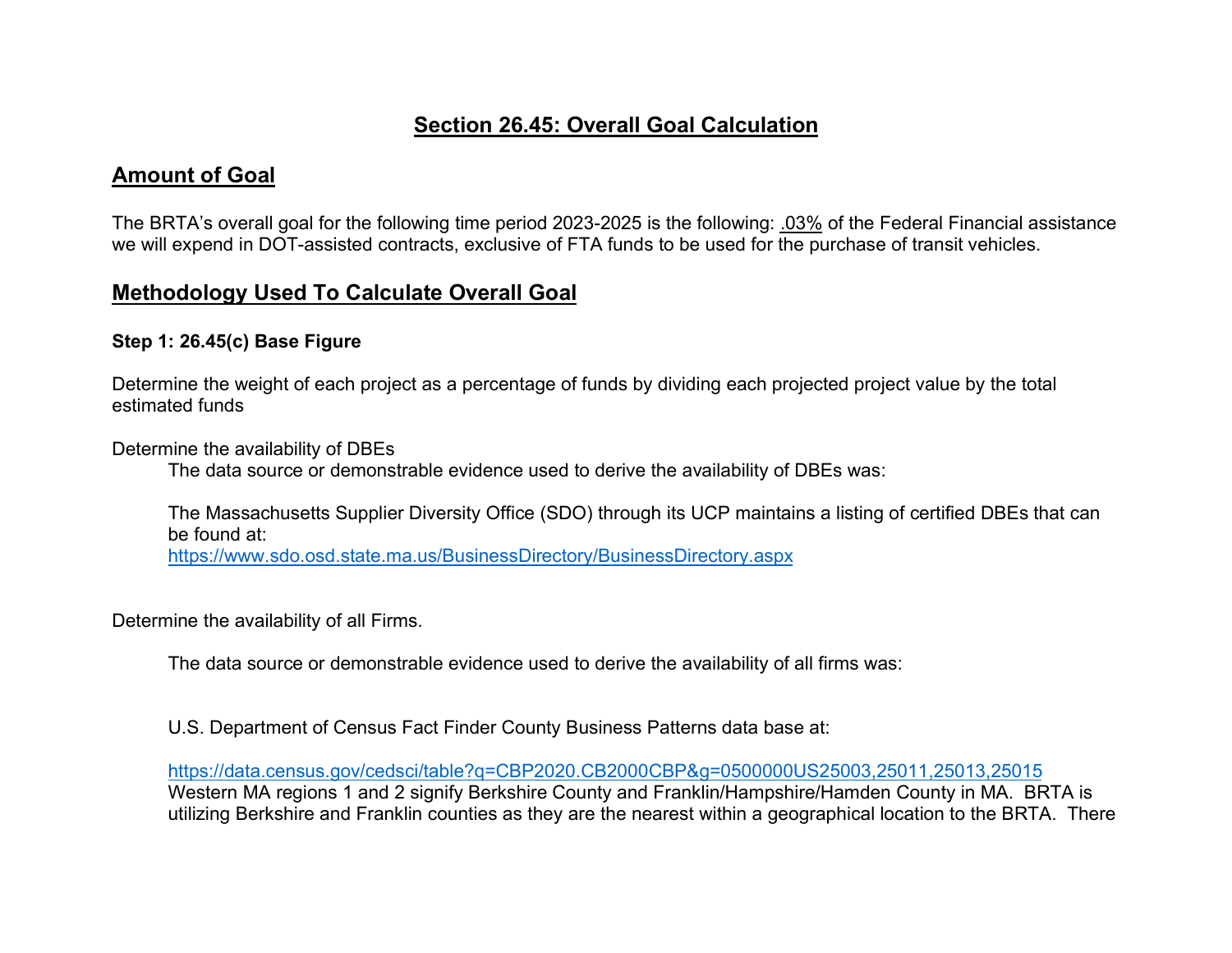are no upcoming large contracts for FY23-25. DBEs would be researched for maintenance, safety, and or general operating needs. This would warrant choosing these two regions as the listed DBEs would have the ability to be close enough to meet BRTA's needs. Some examples of work that could be done through the DBE program would be printing, purchase or tires, plumbing and electrical work. BRTA has and will continue to look for fiscally sound DBE firms.

The BRTA has no sub-recipients.